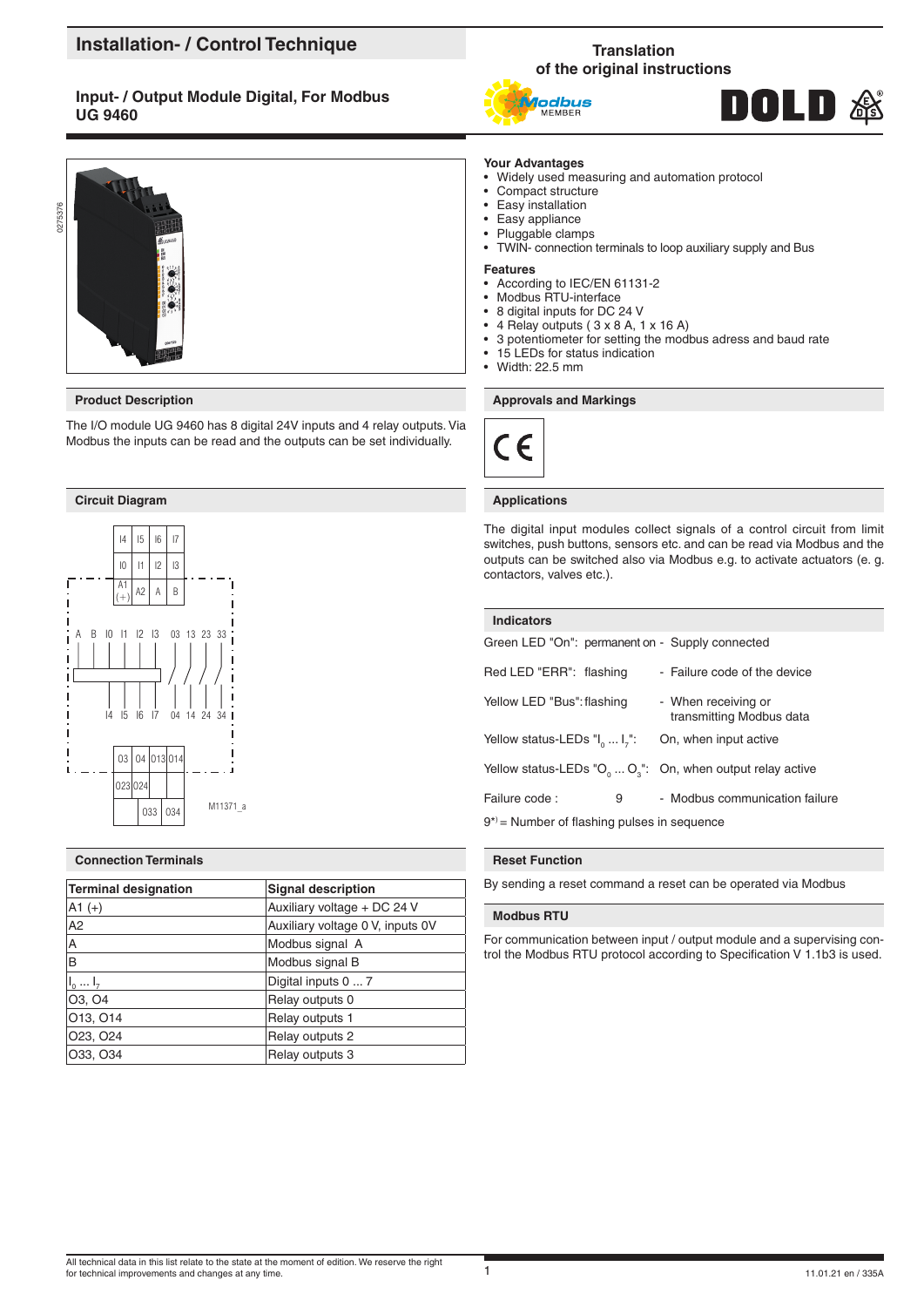

| Position<br>Potentiometer<br><b>BAUD</b> |      | 2    | 3    | 4   | 5   | 6   |     | 8                                            |
|------------------------------------------|------|------|------|-----|-----|-----|-----|----------------------------------------------|
| Baud rate<br>Baud                        |      |      |      |     |     |     |     | 1200 2400 4800 9600 19200 38400 57600 115200 |
| Response                                 | < 50 | < 25 | < 10 | < 5 | < 5 | < 5 | < 5 | < 5                                          |
| Time                                     | ms   | ms   | ms   | ms  | ms  | ms  | ms  | ms                                           |

## **Technical Data**

**Auxiliary voltage**

```
Auxiliary voltage U<sub>H</sub> A1/A2: DC 24 V<br>Voltage range: 0.8 ... 1.1 U<sub>H</sub>
Voltage range: 0.8 ... 1.1 U<sub>H</sub><br>
Nominal consumption: 2.6 W DC 24 V
Nominal consumption:
```
## **Inputs**

**Inputs:** 8 digital inputs IEC/EN 61131-2<br> **Input voltage:** DC 10 ... 30 V **Input voltage:** 

### **Outputs**

| <b>Contacts</b>                            |                                                                        |                                                       |
|--------------------------------------------|------------------------------------------------------------------------|-------------------------------------------------------|
| <b>UG 9460:</b>                            | 4 NO contacts                                                          |                                                       |
| <b>Relay-outputs</b>                       | 3 NO contacts                                                          | 1 NO contact                                          |
| Limiting continuous current I <sub>"</sub> | O <sub>3</sub> , O <sub>4</sub> ;<br>O13, O14;<br>O23, O24:<br>8 A     | O33, O34:<br>16 A                                     |
| Rated insulation voltage                   | AC 250 V                                                               | AC 250 V                                              |
| Switching capacity min/max                 | 0.1 / 2000 VA                                                          | 4 / 4000 VA                                           |
| Switching capacity min/max                 | 0.1 / 120 W                                                            | 35 / 500 W                                            |
| Switching capacity                         |                                                                        |                                                       |
| to AC 15                                   | AC 230 V / 3 A                                                         | AC 230 V / 10 A                                       |
| to DC 13                                   |                                                                        | DC 24 V / 1 A                                         |
| Operate time                               | 20 ms                                                                  | 40 ms                                                 |
| Release time                               | $15 \text{ ms}$                                                        | 30 ms                                                 |
| Electrical life                            | $1.5 \times 10^5$ switch.cycl.<br>at AC 230 V<br>$5 A cos \varphi = 1$ | $1.5 \times 10^5$ switch.cycl.<br>at AC 230 V<br>16 A |
| Mechanical life                            | $> 10^8$ switch cycles $\frac{1}{20}$ x 10 <sup>6</sup> switch cycl.   |                                                       |

# **Setting Technical Data**

**General Data**

**Operating mode:** Continuous operation Operation:  $-20 ... + 50 °C$  (see derating curve)<br>Storage:  $-25 ... + 75 °C$ **Relative air humidity:**<br>Altitude: **Clearance and creepage distances** Overvoltage category / contamination level between Output contact and logic:  $6 kV / 2$  IEC 60664-1<br>Output-output:  $4 kV / 2$  IEC 60664-1 Output-output: **EMC** Electrostatic discharge: 8 kV (air) IEC/EN 61000-4-2 HF-irradiation 80 MHz ... 1.0 GHz: 10 V / m IEC/EN 61000-4-3<br>1.0 GHz ... 2.5 GHz: 3 V / m IEC/EN 61000-4-3 1.0 GHz ... 2.5 GHz: 3 V / m IEC/EN 61000-4-3<br>2.5 GHz ... 2.7 GHz: 1 V / m IEC/EN 61000-4-3 2.5 GHz ... 2.7 GHz: 1 V /<br>Fast transients: 4 kV Surge voltage between Wires for power supply:  $1 kV$  IEC/EN 61000-4-5<br>Between wire and ground:  $2 kV$  IEC/EN 61000-4-5 Between wire and ground: 2 kV IEC/EN 61000-4-5<br>
HF wire quided: 10 V IEC/EN 61000-4-6 HF wire guided: 10 V Voltage dips  $IEC/EN 61000-4-11$ **Interference emission** Wire guided: Limit value class B IEC/EN 61131-2<br>
Radio irradiation: Limit value class B IEC/EN 61131-2 **Degree of protection**

**Removable terminal blocks Relay connection 8 A** Pluggable cage clamp terminals (PC):

Insulation of wires or sleeve length: 12 mm **Relay connection 16 A** Pluggable screw terminal (S):

Insulation of wires or sleeve length: 8 mm **Wire connection:** Bus and auxiliary supply pluggable Twin-cage-clamp-<br>terminal (PT): terminal  $(PT)$ : 0.25 ... 1.5 mm<sup>2</sup> solid or Insulation of wires or

sleeve length:<br>
Fixing torque:<br>
0.5 ... 0.6 Nm **Fixing torque:** 0.5 ... 0.<br> **Mounting:** DIN rail **Mounting:** DIN rail IEC/EN 60715 **Weight:** 220 g

# **Dimensions**

**Width x height x depth:** 22.5 x 105 x 120.3 mm

## **Standard Type**

| UG 9460.04PM DC 24 V 8DI/4DO    |         |
|---------------------------------|---------|
| Article number:                 | 0067525 |
| • With Modbus RTU interface     |         |
| • 8 digital inputs              |         |
| • 4 relay putputs               |         |
| • Auxiliary voltage $U_{\mu}$ : | DC 24 V |
| • Adjustable baud rate          |         |
| $\bullet$ Width:                | 22.5 mm |

IP 40 IEC/EN 60529<br>IP 20 IEC/EN 60529 Terminals: IP 20 IEC/EN 60529<br> **Housing:** Thermoplastic with V0 behaviour **Housing:** Thermoplastic with V0 behaviour according to UL subject 94 **Vibration resistance:** Amplitude constant 3,5 mm, Frequency 5 ... 8.4 Hz, Acceleration constant 1.0g Frequency 8.4 Hz ... 150 HzIEC/EN 61131-2 **Climate resistance:** 20 / 050 / 04 IEC/EN 60068-1<br>**Wire connection:** 20 / 050 / 04 DIN 46228-1/-2/-3/-4 **Wire connection:** DIN 46228-1/-2/-3/-4

Limit value class B

IEC/EN 61000-4-4

0.25 ... 1.5 mm<sup>2</sup> solid or 0.25 ... 1.5 mm2 stranded wire with sleeve

 $-25... + 75 °C$ <br>93 % at 40 °C

**Altitude:** < 2000 m

0.25 ... 2.5 mm<sup>2</sup> solid or 0.25 ... 2.5 mm2 stranded ferruled

0.25 ... 1.5 mm2 stranded ferruled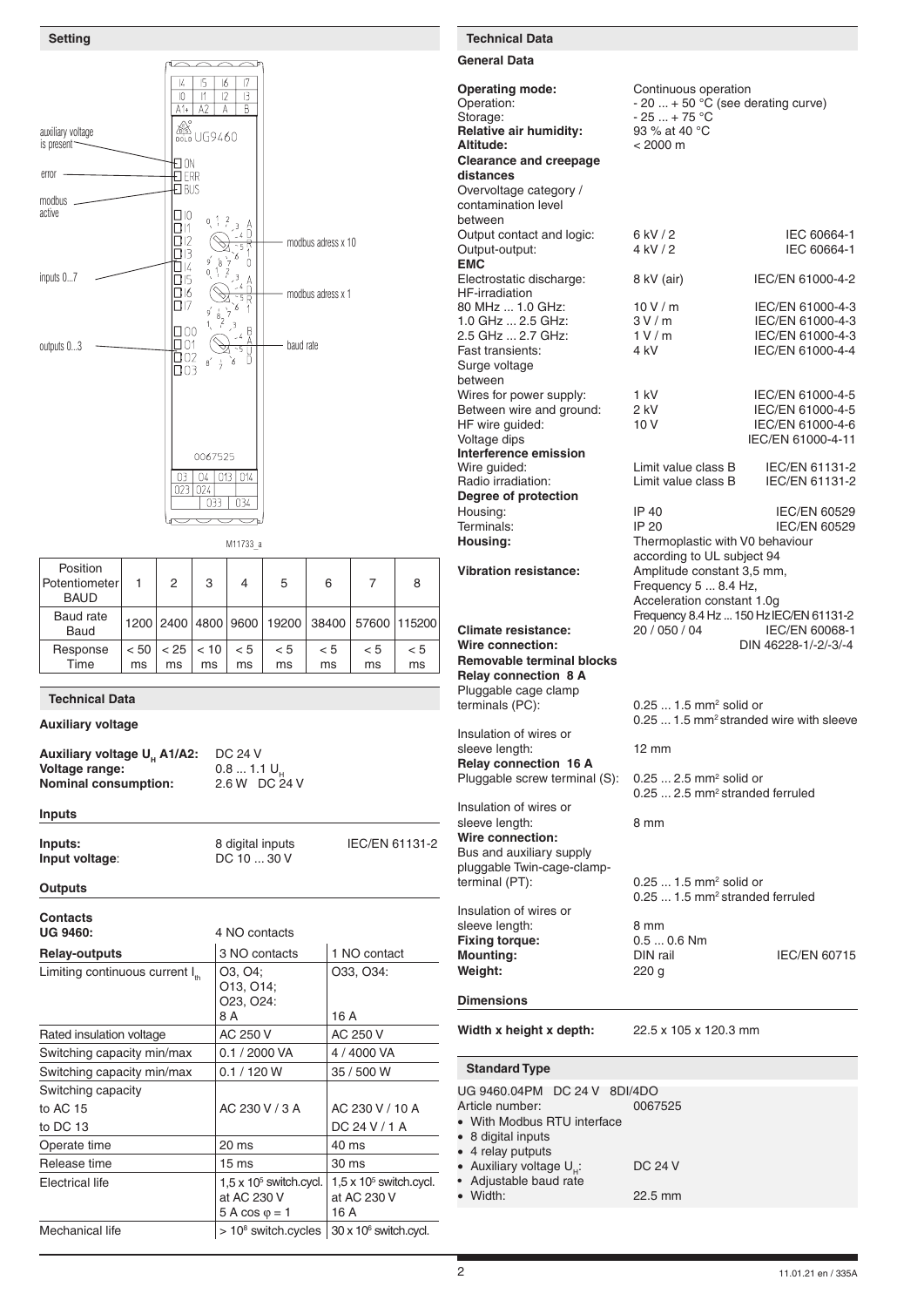### **Characteristics**





device mounted on distance max. current at 50°C<br>over contact path 033/034 = 1 x (12A)<sup>2</sup> = 144A<sup>2</sup>

- device mounted without distance heated by<br>devices with same load, max. current at 50°C over<br>contact path 033/034 = 1 x (2A)<sup>2</sup> = 4A<sup>2</sup>
- $I^2 = I_4^2$

 $I_4$  - current in contactrow 033/034

## **Setting Facilities**

Potentiometer ADR10: - Unit adress x 10

Potentiometer ADR1: - - Unit adress x 1

Potentiometer BAUD: - Baud rate

The module address and baud rate is only read after connecting the auxiliary supply!

## **Setting and Adjustment**

## **Set-up procedure**

- 1. Connect device according to application example.
- 2. Setting unit adress and Baud rate via potentiometer.
- 3. Power up the unit.

## **Safety Notes**

- Never clear a fault when the device is switched on
- The user must ensure that the device and the necessary component are mounted and connected according to the locally applicable regulations and technical standards (VDE, TÜV,BG).
- Adjustments may only be carried out by qualified specialist staff and the applicable safety rules must be observed.
- Touch proof security is only provided when the power connection terminals are plugged into the unit.

## **Application Examples**



### **Bus Interface**

Protocol Modbus Seriell RTU Adress 1 bis 99 Baudrate 1200, 2400, 4800, 9600, 19200, 38400, 57600, 115200 Baud Data bit 8<br>Stop bit 2 Stop bit Parity None

More information about the interface, wiring rules, device identification and communication monitoring can be found in the Modbus user manual.

## **Function-Codes**

At UG 9460 the following function codes are implemented:

| <b>Function-</b><br>Codes | <b>Name</b>                   |
|---------------------------|-------------------------------|
| 0x01                      | <b>Read Coil</b>              |
| 0x02                      | <b>Read Discrete Inputs</b>   |
| 0x03                      | <b>Read Holding Registers</b> |
| 0x04                      | <b>Read Input Registers</b>   |
| 0x05                      | <b>Write Single Coil</b>      |
| 0x06                      | Write Single Register         |
| 0x10                      | Write Multiple Registers      |